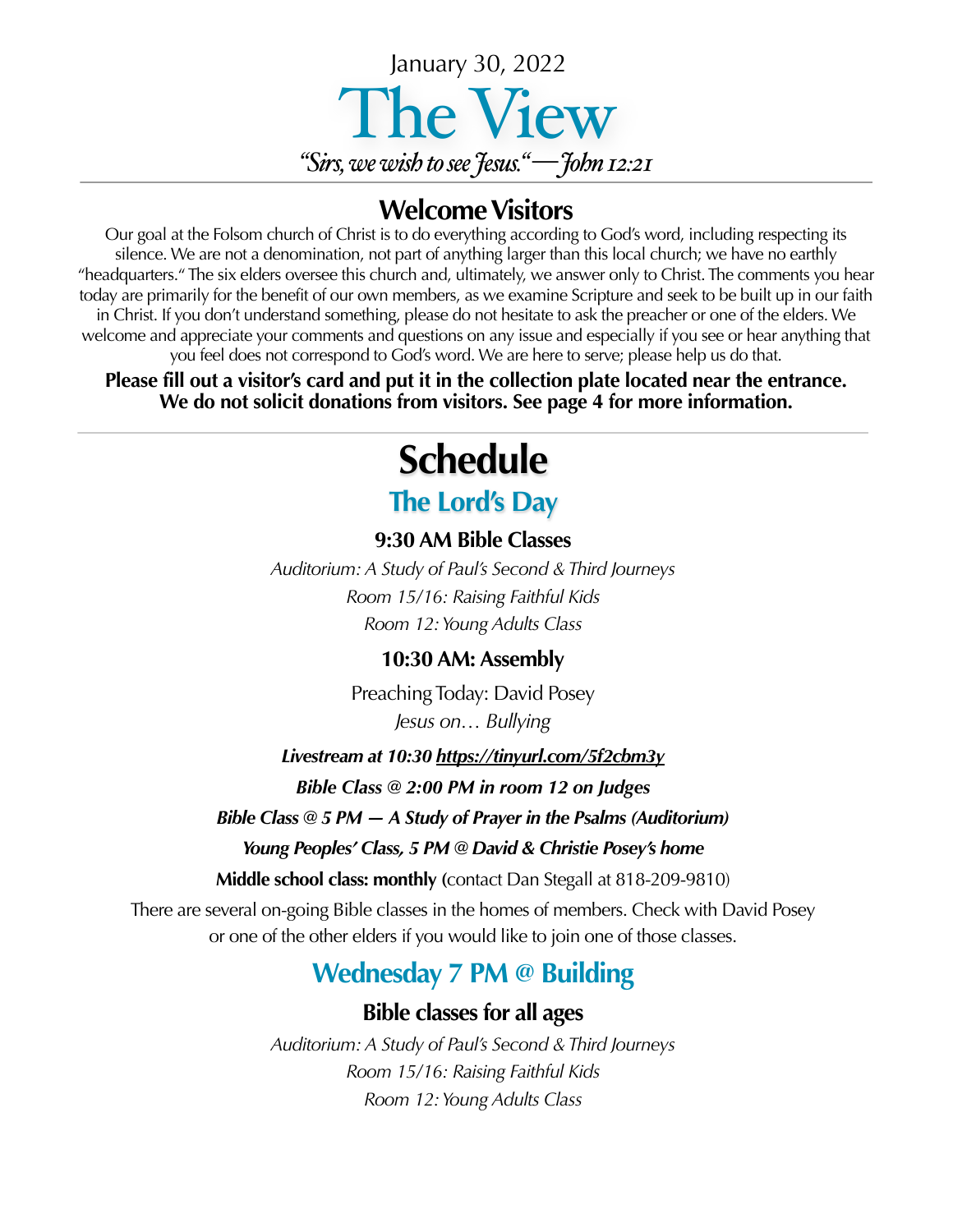A few weeks ago, I wrote an article about the use of the term "slippery slope." I ran across this article, **"Mighty Oaks from Little Acorns Grow,"** by Sewell Hall, that serves as a great follow-up to that article.

CC Therefore, we ought to<br>give the more earnest he<br>to the things that were<br>heard, lest haply we drift aw. give the more earnest heed to the things that were heard, lest haply we drift away from them" (Hebrews 2:1, ASV).

The word *drifting*aptly describes the process of apostasy. It is seldom accomplished by giant leaps; rather it is the result of short steps. The steps appear to be only the slightest variation from the accepted truth and altogether innocent, but each one is used as justification for the next one until truth has been left completely, even

by individuals who would never have dreamed it possible.

We have known of congregations where a piano was first allowed in the basement to teach children how to sing. But having learned with it, the children continued to need it in their Bible classes. Once this was allowed, someone asked the

 $difference in young folks and adults – the difference in$ Wednesday night and Sunday night. No logical difference could be shown so it was allowed at those times.

Then someone had only to point out the inconsistency in using it Sunday night and refusing it Sunday morning, and from then on it was used at all services, a thing that would have been opposed when the piano was first moved into the basement.

A group of Americans preaching in Africa said they were strongly opposed to churches of Christ operating a hospital in the United States. But they thought churches could and should support a nurse in Nigeria to treat wounds and minor illnesses. But once the nurse was supported, a hospital was pro-posed. Anyone who objected would be asked, "If you can support a nurse and clinic, why not a doctor and hospital?" No logical difference could be shown, so the hospital was built. Now often heard is a proposal for a Church of Christ Hospital in the United States. The argument: "If we can do it in Nigeria, why not here?" Granted that premise, no sound reason can be given. It all started with letting a church support a nurse.

A church we know has a kitchen. They defend it on the grounds that it costs the church nothing. The

kitchen and equipment were in the building when it was purchased and they have a minimum electric and water bill each month, anyway. But a generation will arise that is accustomed to the kitchen. They will want to build a new building and they will want a kitchen. Their argument will be "We've always had a kitchen. If we could have it in the old building, why not in the new?" There will be no chance of keeping it out.

In our town, a kindergarten is beginning in the meetinghouse of one of the churches. In a news item, it is stated, "The kindergarten will be at the church, but will not be operated by the church." This will satisfy the minds of many who would object to the church operating or supporting a school of any kind.

But one of these days another step will be pro-posed.

"Truly, *'Mighty oaks from little acorns grow.'* The mistake is ever allowing an acorn to get mixed with the seed of the kingdom. Every innovation, regardless of how small, must be rejected, not only for its own sake, but also for the sake of attendant corruptions that will surely follow in its train."

It may be opening a first grade. If someone objects, the question will be raised, "But what is the difference in a first grade and kindergarten?" There is no difference, so the opposition will be silenced and the way will be clear for second grade, third grade, etc., etc. But some day the school will need to be subsidized.

Those opposed to support of education will rise up to object. But someone will say, "It's true we haven't been contributing from the treasury, but we have been providing a place for the school and it has been using the name of the church. Now if we can contribute facilities and influence, why not money?" That question will be hard to answer, for there is no difference and the opposition will then be silenced.

From this, the next logical step will be to send money to a college, for, after all, what is the difference between contributing to our own school and contributing to one operated by someone else? And it all began with a kindergarten, which "will be at the church, but will not be operated by the church."

Truly, *"Mighty oaks from little acorns grow."* The mistake is ever allowing an acorn to get mixed with the seed of the kingdom. Every innovation, regardless of how small, must be rejected, not only for its own sake, but also for the sake of attendant corruptions that will surely follow in its train.

— Sewell Hall via *Cy-Fair News & Notes*